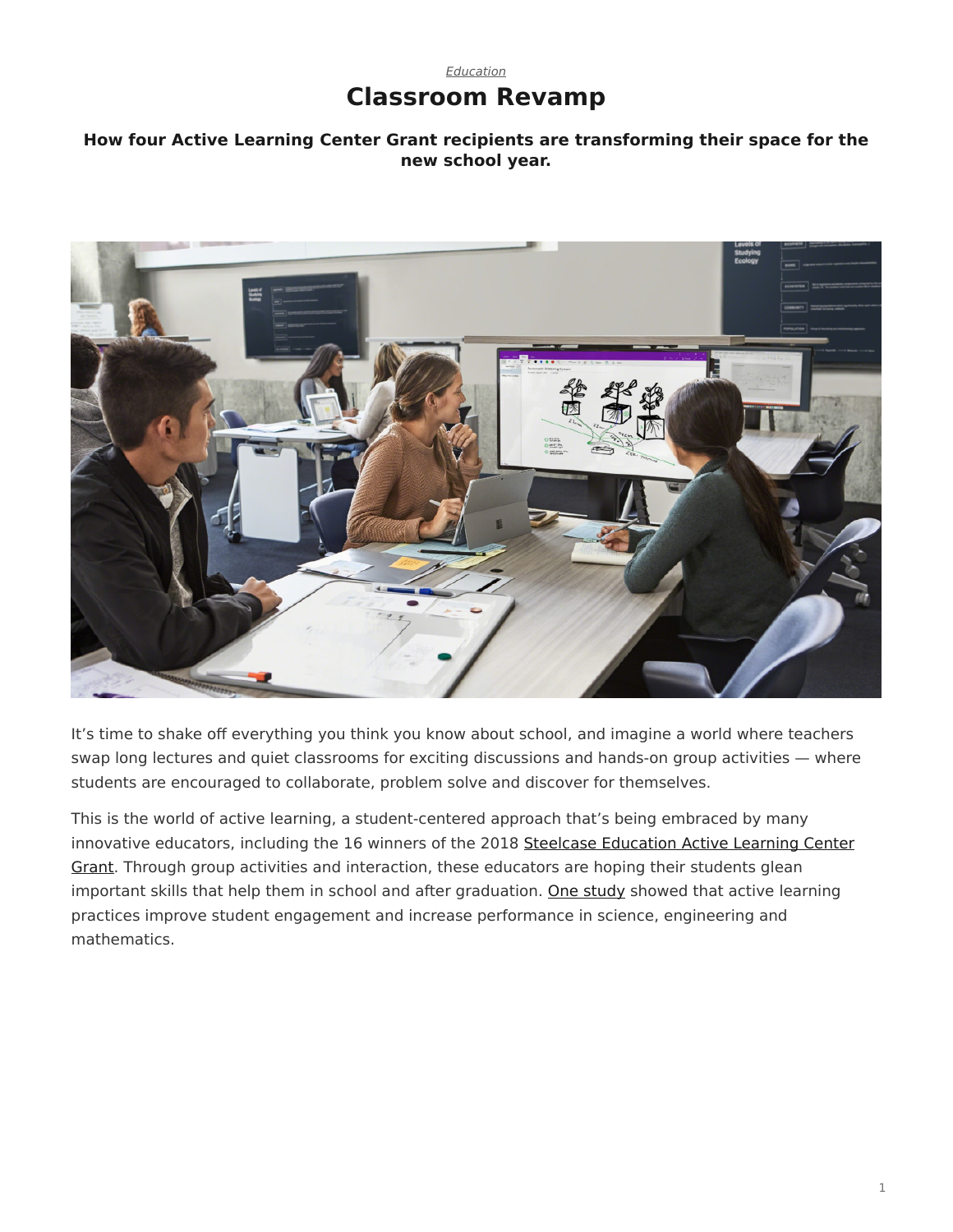However, for many of these forward-thinking educators, their classroom can't keep up with their students — large, clunky furniture and outdated technology make it difficult to jump from group to group throughout the day. So, Steelcase Education established the Active Learning Center Grant as a way to help these institutions create effective, inspiring learning environments with the right furniture, tools and technology. In part, these classrooms include movable, [flexible furniture](https://www.steelcase.com/products/collaborative-chairs/node/), easy ways for students to display information and participate in class discussions, and access to power anywhere students decide to work. Each year, up to 16 schools receive the furniture needed to create an Active Learning Center, which also includes onsite training and installation.

In turn, each school will share their performance measurements, partnering with Steelcase Education to share what works with other educators and help inform future solutions that support students' needs as they step out of their comfort zone and into an active learning classroom.

With the school year in full swing, 360 checked in with four recipients to see how they're hoping their new Active Learning Centers will impact students this year.



#### **[New Mexico State University](https://nmsu.edu/) | Las Cruces, NM**

As Elizabeth Howard, program manager of student affairs for the College of Engineering at New Mexico State University, set out to increase retention among minority students, she decided to focus her efforts on Hispanic women, since a large number of the students are Hispanic, and women in the engineering program are a minority. This is what focused her sights on Engineering 100, the introductory class every freshman is required to take.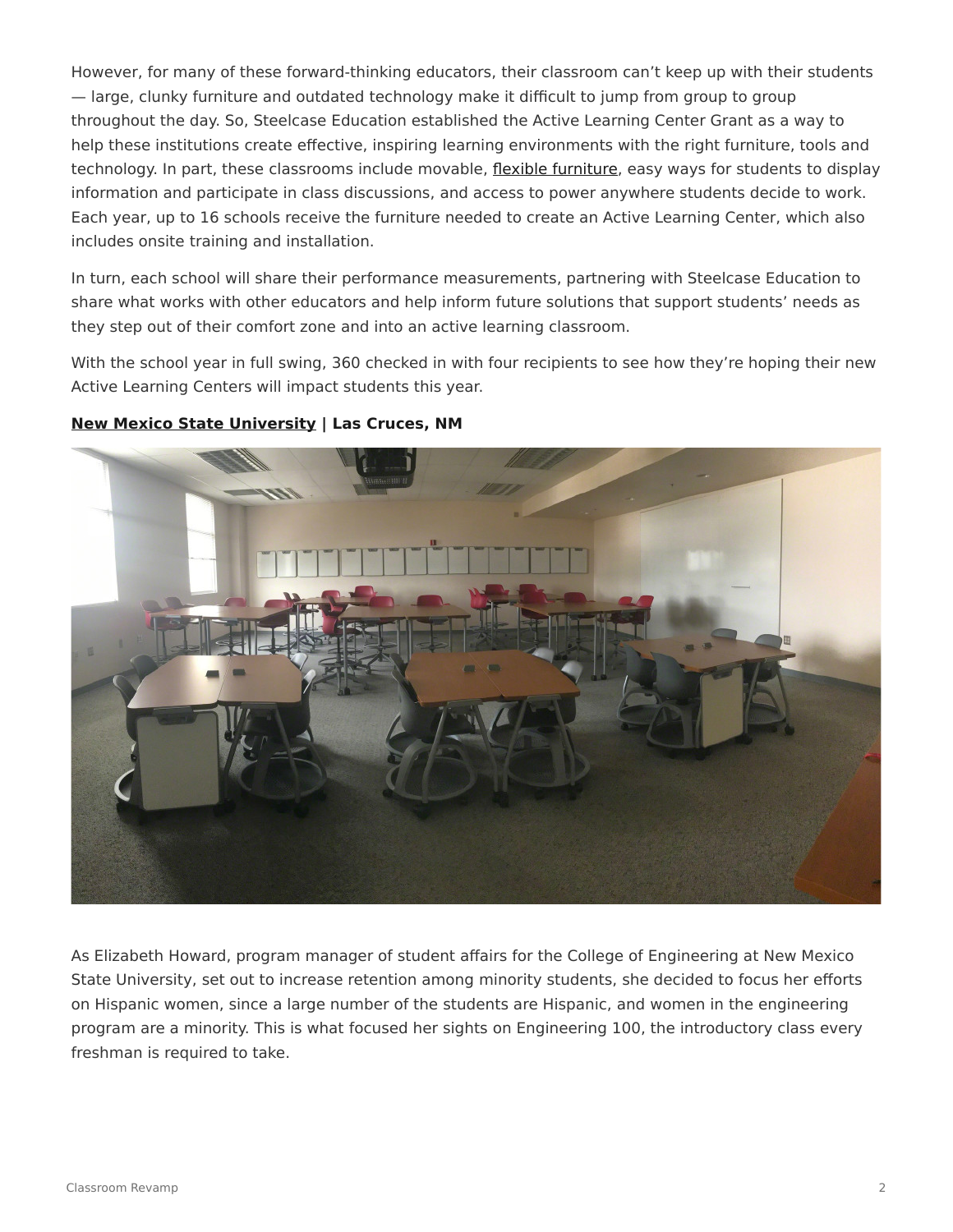Having recently revamped the course to include more teamwork and group design challenges, Howard's team decided to turn one of the outdated classrooms into the Active Learning Center, to see if the new environment would help students embrace a more collaborative learning style.

"Engineering is such a challenging curriculum," says Howard. "So the opportunity to work in a classroom where we can really utilize team relationships will allow students to rely on their peers and they'll just be that much more successful."

At the end of the year, Howard's team plans to conduct focus groups with Hispanic female students who took Engineering 100 in the Active Learning Center and those who took the course in a traditional classroom, to see if retention increased.

"We're hoping the Active Learning Classroom will promote their persistence," she says. "So far, the feedback has been really, really positive."

### **[UnSchool](https://www.sanjuan.edu/unschool) | Fair Oaks, CA**

When the UnSchool opened in 2017, the staff hoped the large, open space would offer a new approach to education for freshmen and sophomore students who struggled in a traditional classroom setting. Students were encouraged to work at their own pace, explore personal passions and interact with their peers.

"UnSchool was designed in a space that's open and flexible," says Gabriel Cooper, principal. "We wanted to be able to create seminars, deep dives and crash courses for students to be able to experience different learning opportunities."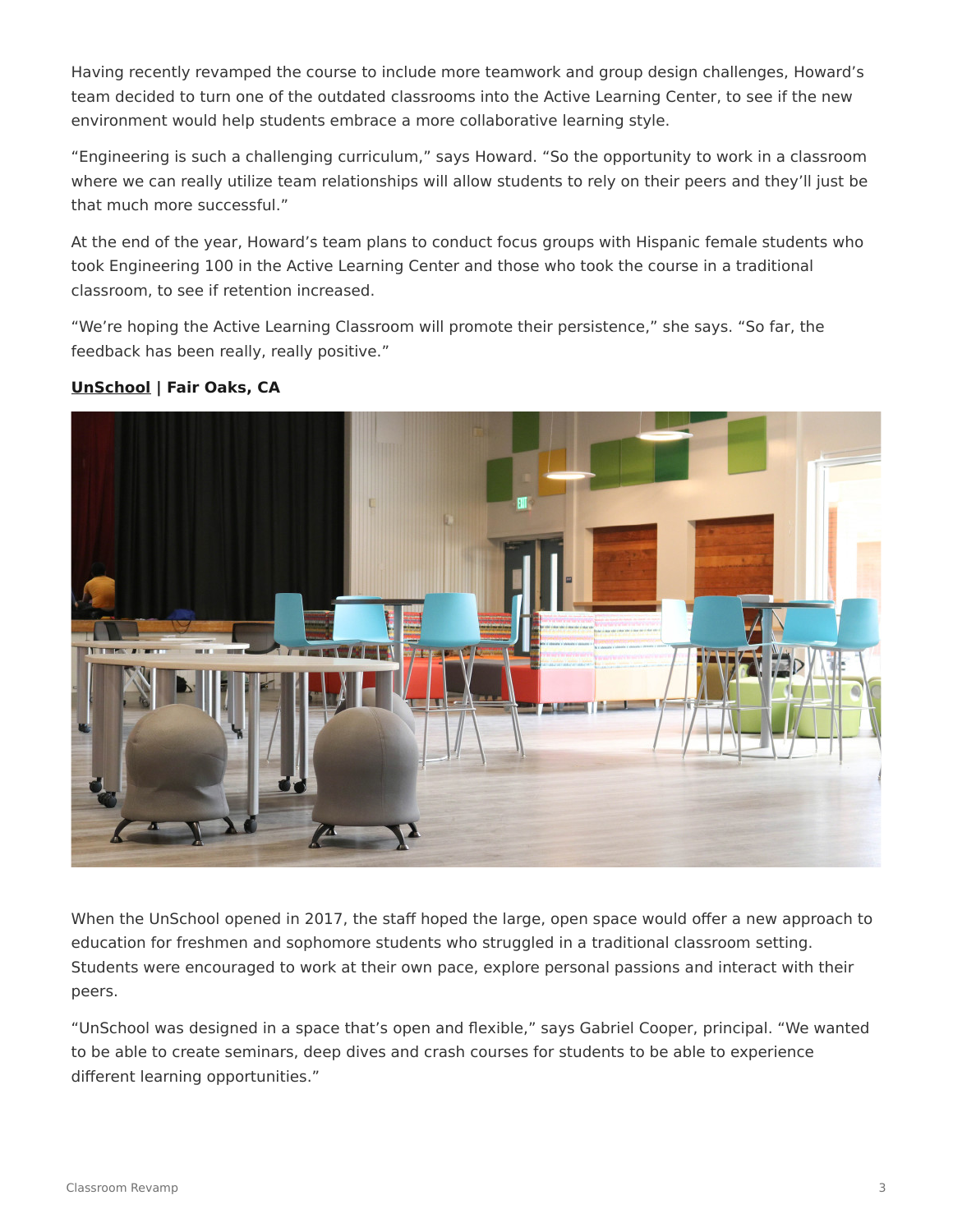However, it quickly became clear that the students were being weighed down by the large, cumbersome furniture, opting to stay in the same place most of the day instead of moving from group to group as they took on projects. By turning the big, open room into an Active Learning Center, the staff was able to remove uncomfortable, stiff furniture and create a space that offered endless configurations to accommodate organic collaboration and peer-to-peer interaction.

"I'm hoping this will encourage them," Cooper says. "If some students are working on rockets and I'm working on my rocket, ideally we'd move the furniture together to become a larger, more fluid group. The kids are super excited."

#### **[Arapahoe Ridge High School](https://arh.bvsd.org/Pages/default.aspx) | Boulder, CO**

Many students come to Arapahoe Ridge, an alternative high school, feeling like traditional high schools were not the right fit for them. And, because of their struggles at a conventional school, these kids are at a high risk of dropping out.

"They just want to focus on the basics and get out," says Dr. Jill Williams, a teacher at ARHS.

In an effort to change that mindset, Arapahoe chose to transform the library into their Active Learning Center. The unused space, filled with lonely books and floor-to-ceiling windows that overlook the Rocky Mountains, felt like the perfect location to inspire students and embolden them to take greater academic risks, and dive into deeper learning. In addition, 80 percent of the students are also learning to speak English, so more face-to-face, peer-to-peer interaction may help strengthen their language skills.

So, what does success look like to the staff at Arapahoe?

"Very loud and messy," says Williams. She hopes to see the room full of excited students talking, working together and actually enjoying their education.

#### **[Virginia Tech](https://vt.edu/) | Blacksburg, VA**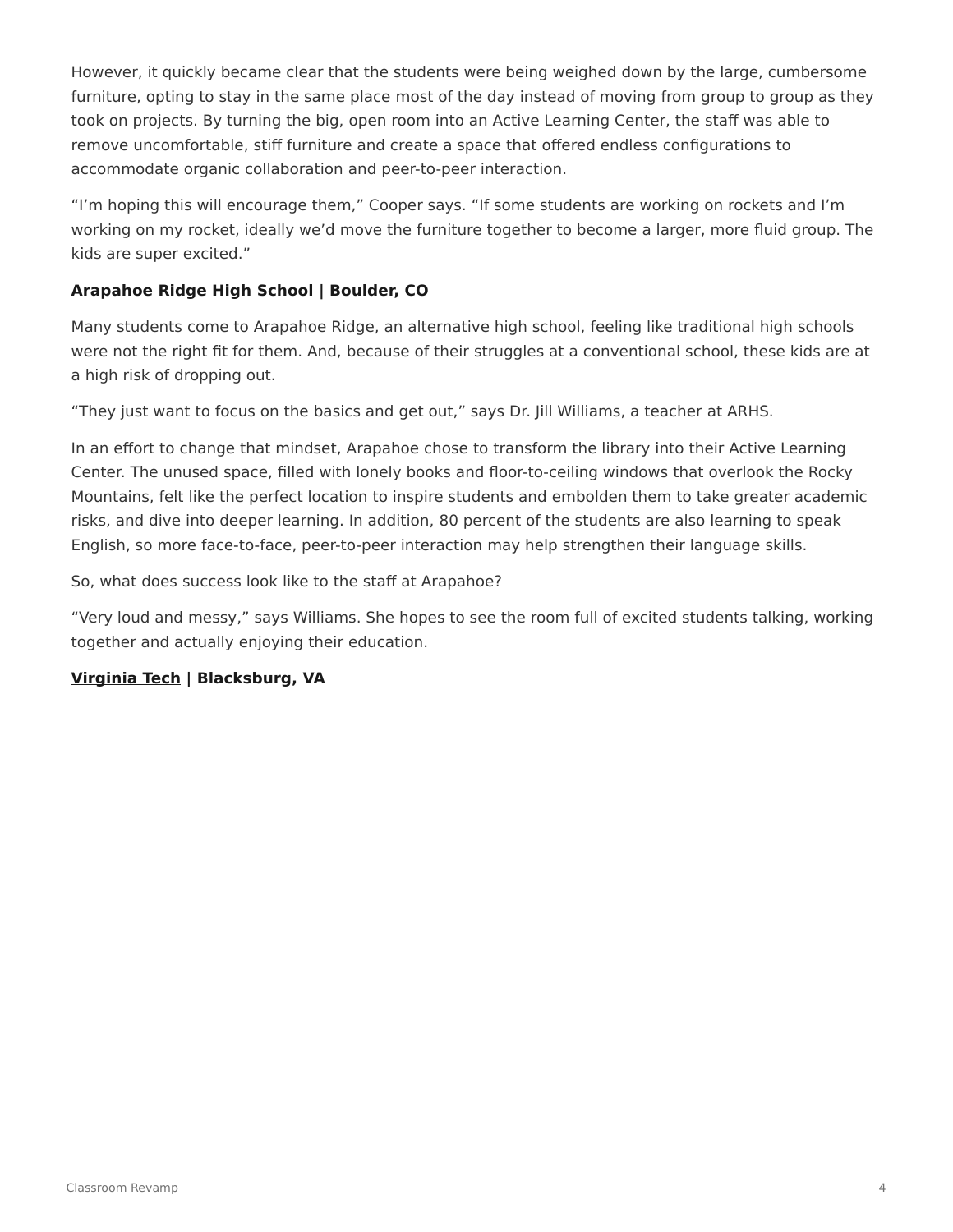

When the computer lab in 217 Cheatham Hall was built 20 years ago as the home to the Center for Environmental Applications of Remote Sensing (CEARS), it was designed as a space for instruction and collaborative research using remote sensors, such as cameras and accelerometers, to learn more about human-building dynamics.

But, assistant professor Timothy Baird's team began to notice that, while the school's technology and curriculum were constantly evolving, their classroom was not. So, with the help of the Active Learning Center Grant, they were able to reboot the computer lab into a living laboratory that will not only advance their research plans, but promote the student engagement and hands-on group work their curriculum now requires.

"We know that students can learn more and be more creative when they're actively engaged in the course and work collaboratively in groups," explains Baird. "We've designed an active learning computer lab that promotes collaboration and creativity to set our students up for success."

By comparing qualitative and quantitative social data, based on student and instructor feedback and sensor tracking, Baird's team hopes to learn more about human movement and behavior in the Active Learning Center compared to the traditional computer lab across the hall, to see which environment is more conducive to modern-day learning.

360 will share each school's results at the conclusion of the school year. For research from 12 Active Learning Center Grant schools, read [Active Learning Centers Impact Education](https://www.steelcase.com/research/articles/topics/classroom-design/impact-on-education-in-active-learning-centers/).